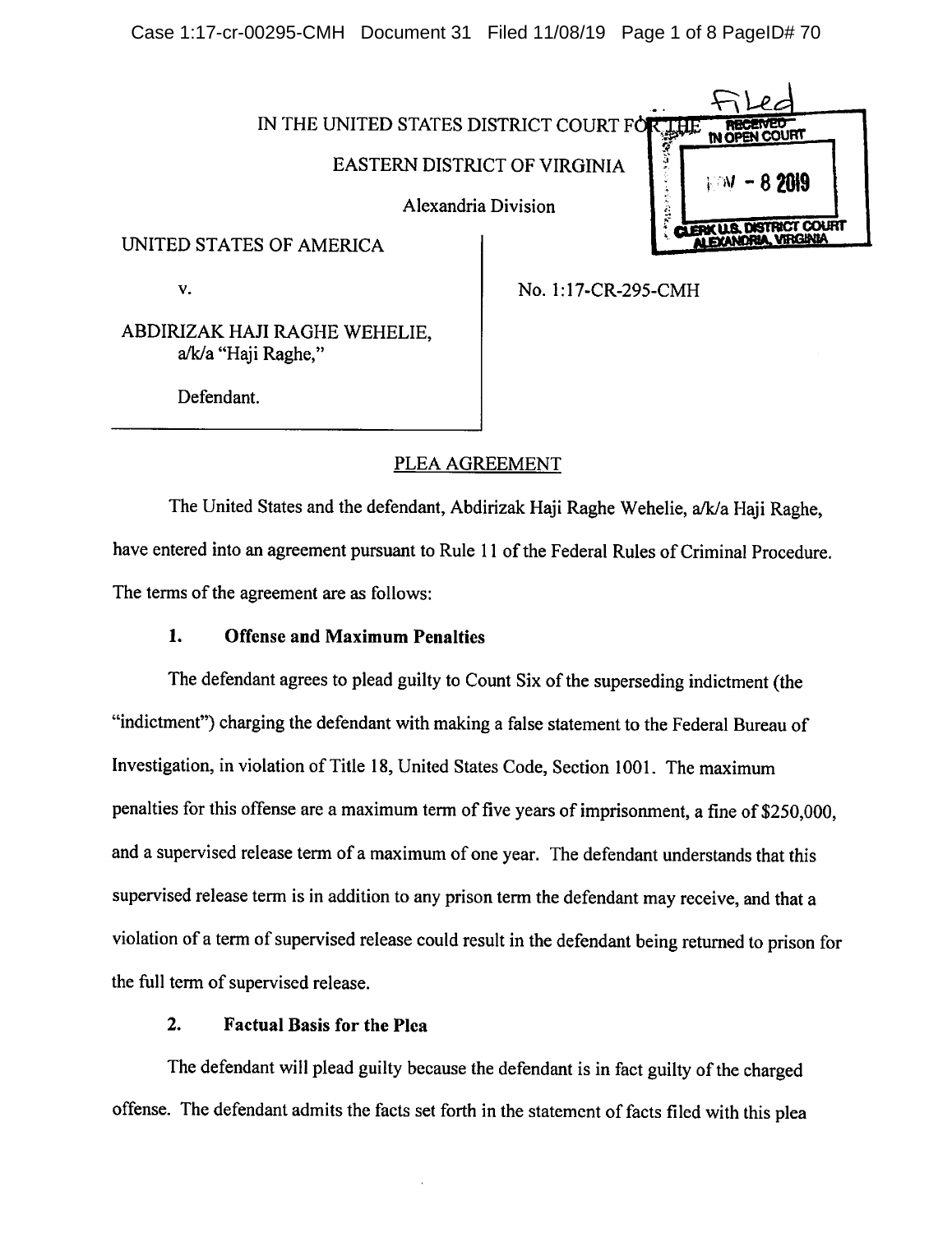agreement and agrees that those facts establish guilt of the offense charged beyond a reasonable doubt. The statement of facts, which is hereby incorporated into this plea agreement, constitutes a stipulation of facts for purposes of Section 1B1.2(c) of the Sentencing Guidelines.

## $3.$ **Assistance and Advice of Counsel**

The defendant is satisfied that the defendant's attorney has rendered effective assistance. The defendant understands that by entering into this agreement, defendant surrenders certain rights as provided in this agreement. The defendant understands that the rights of criminal defendants include the following:

- the right to plead not guilty and to persist in that plea; a.
- $<sub>b</sub>$ </sub> the right to a jury trial;
- the right to be represented by counsel and if necessary have the court c. appoint counsel – at trial and at every other stage of the proceedings; and
- d. the right at trial to confront and cross-examine adverse witnesses, to be protected from compelled self-incrimination, to testify and present evidence, and to compel the attendance of witnesses.

## $\overline{4}$ . Role of the Court and the Probation Office

The defendant understands that the Court has jurisdiction and authority to impose any sentence within the statutory maximum described above but that the Court will determine the defendant's actual sentence in accordance with 18 U.S.C. § 3553(a). The defendant understands that the Court has not yet determined a sentence and that any estimate of the advisory sentencing range under the U.S. Sentencing Commission's Sentencing Guidelines Manual the defendant may have received from the defendant's counsel, the United States, or the Probation Office, is a prediction, not a promise, and is not binding on the United States, the Probation Office, or the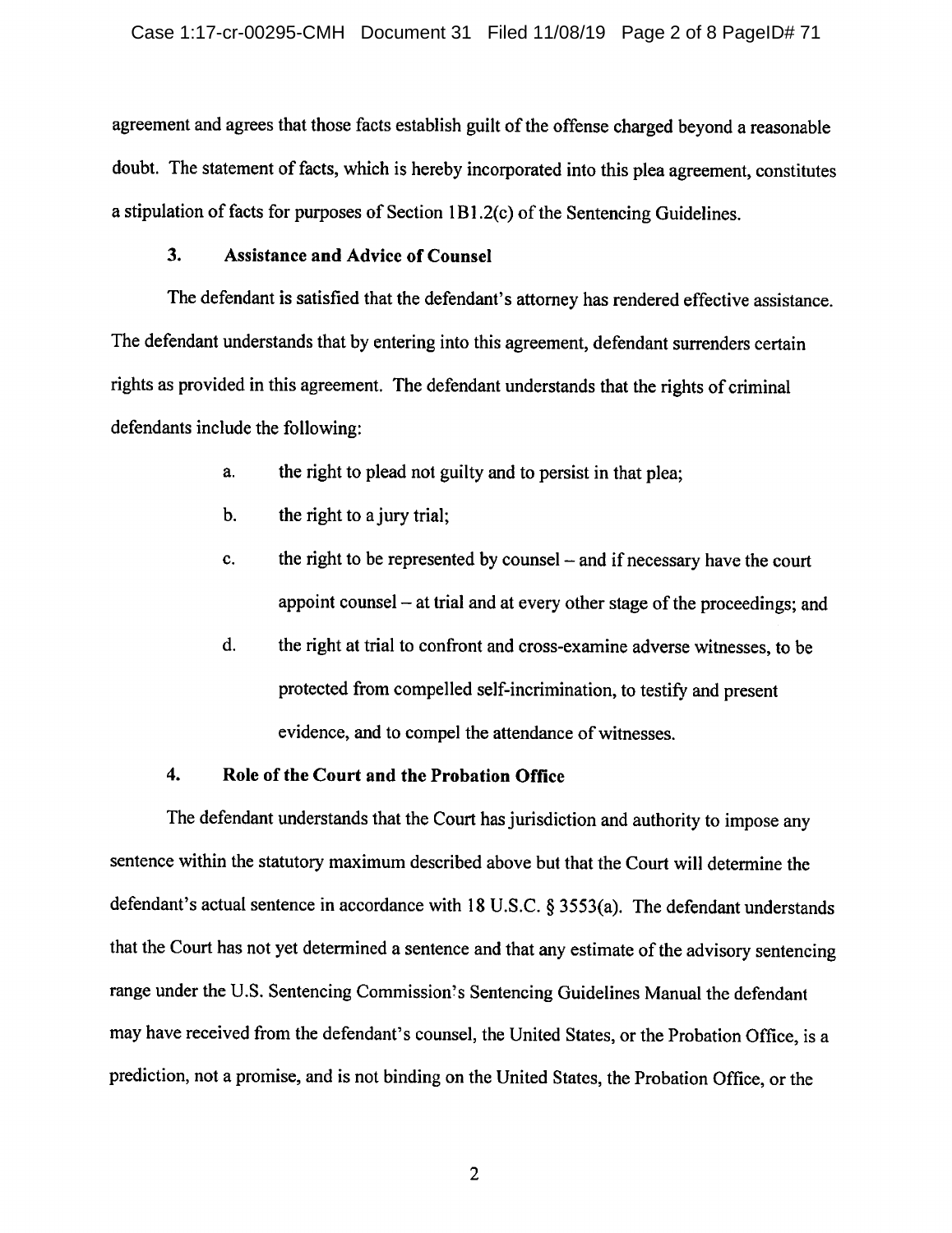Court. Additionally, pursuant to the Supreme Court's decision in United States v. Booker, 543 U.S. 220 (2005), the Court, after considering the factors set forth in 18 U.S.C. § 3553(a), may impose a sentence above or below the advisory sentencing range, subject only to review by higher courts for reasonableness. The United States makes no promise or representation concerning what sentence the defendant will receive, and the defendant cannot withdraw a guilty plea based upon the actual sentence.

Further, in accordance with Rule 11(c)(1)(B) of the Federal Rules of Criminal Procedure. the United States and the defendant will recommend to the Court that Section 2B1.1 of the Sentencing Guidelines applies to the charged offense, that the "terrorism enhancement" in Section 3A1.4 and the "obstruction of justice" enhancement in Section 3C1.1 do not apply under the specific circumstances of the charged offense, and that, if the defendant falls within Criminal History Category I, the Total Offense Level would be 6 and the advisory Guidelines Sentencing Range would be zero to six months' imprisonment. The United States and the defendant have not agreed on any further sentencing issues, whether related to the Sentencing Guidelines or otherwise, other than those listed above or elsewhere in this plea agreement. Any stipulation on a Guideline provision does not limit the parties' arguments as to 18 U.S.C.  $\S 3553(a)$ .

### 5. Waiver of Appeal, FOIA and Privacy Act Rights

The defendant also understands that 18 U.S.C. § 3742 affords a defendant the right to appeal the sentence imposed. Nonetheless, the defendant knowingly waives the right to appeal the conviction and any sentence within the statutory maximum described above (or the manner in which that sentence was determined) on the grounds set forth in 18 U.S.C.  $\S 3742$  or on any ground whatsoever other than an ineffective assistance of counsel claim that is cognizable on direct appeal, in exchange for the concessions made by the United States in this plea agreement.

 $\overline{3}$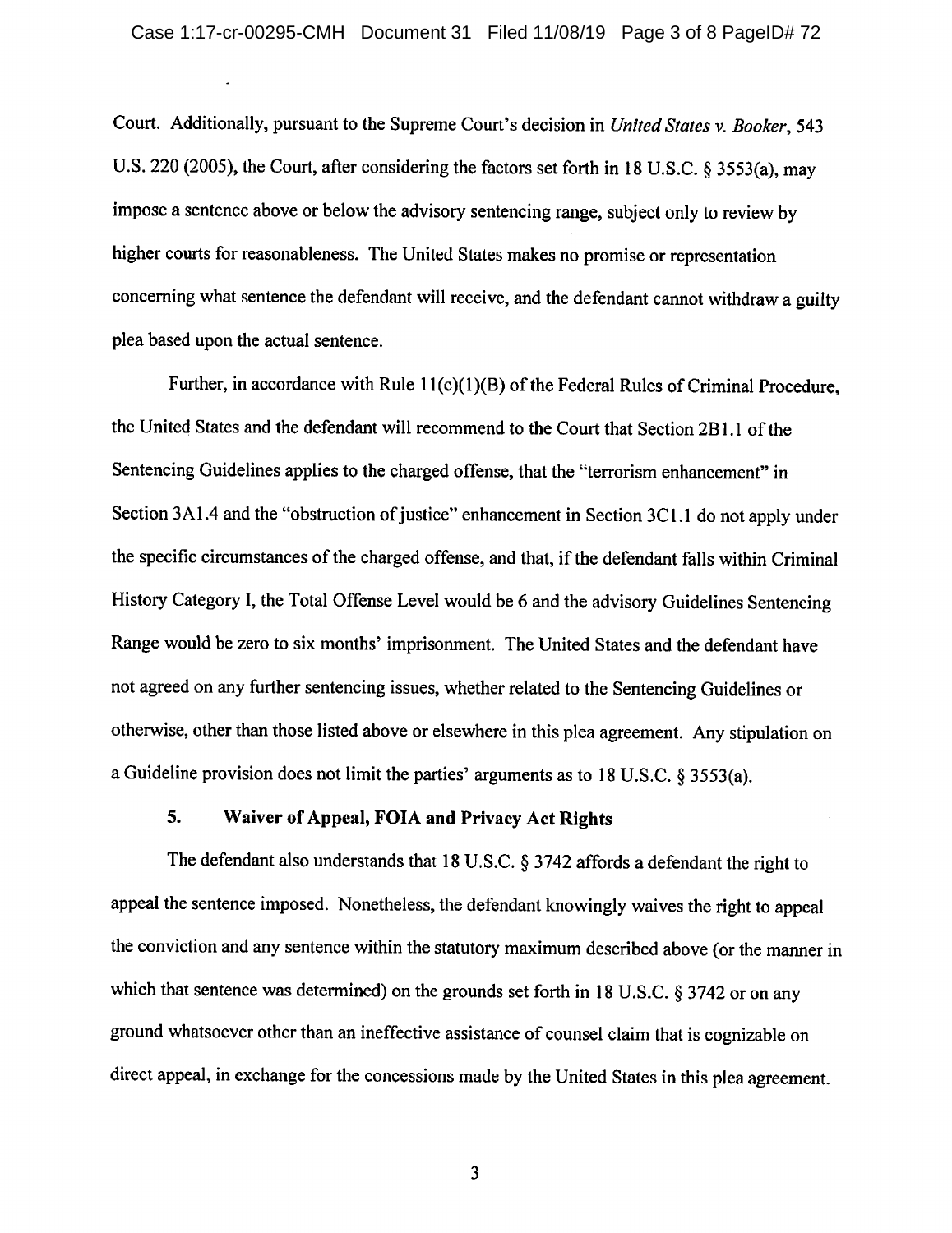This agreement does not affect the rights or obligations of the United States as set forth in 18 U.S.C. § 3742(b). The defendant also hereby waives all rights, whether asserted directly or by a representative, to request or receive from any department or agency of the United States any records pertaining to the investigation or prosecution of this case, including without limitation any records that may be sought under the Freedom of Information Act, 5 U.S.C. § 552, or the Privacy Act, 5 U.S.C. § 552a.

#### 6. **Special Assessment**

Before sentencing in this case, the defendant agrees to pay a mandatory special assessment of \$100 per count of conviction.

## $7.$ **Payment of Monetary Penalties**

The defendant understands and agrees that, pursuant to 18 U.S.C. § 3613, whatever monetary penalties are imposed by the Court will be due immediately and subject to immediate enforcement by the United States as provided for in Section 3613. Furthermore, within 14 days of a request, the defendant agrees to provide all of the defendant's financial information to the United States and the Probation Office and, if requested, to participate in a pre-sentencing debtor's examination and/or complete a financial statement under penalty of periury. If the Court imposes a schedule of payments, the defendant understands that the schedule of payments is merely a minimum schedule of payments and not the only method, nor a limitation on the methods, available to the United States to enforce the judgment. Until restitution is paid in full, the defendant will be referred to the Treasury Offset Program so that any federal payment or transfer of returned property to the defendant will be offset and applied to pay the defendant's unpaid restitution. If the defendant is incarcerated, the defendant agrees to voluntarily

 $\overline{4}$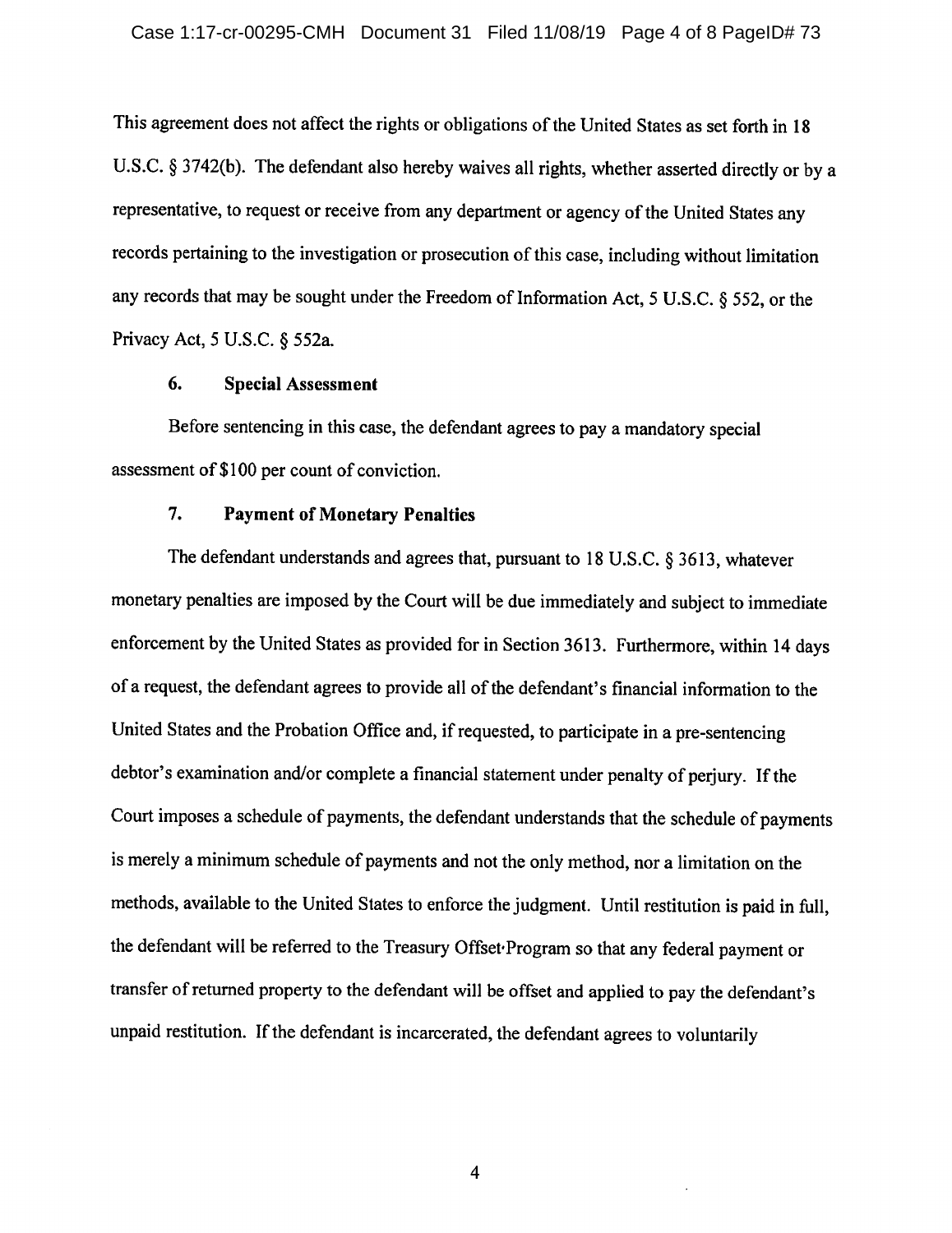participate in the Bureau of Prisons' Inmate Financial Responsibility Program, regardless of whether the Court specifically directs participation or imposes a schedule of payments.

## 8. **Immunity from Further Prosecution in this District**

The United States will not further criminally prosecute the defendant in the Eastern District of Virginia for the specific conduct described in the indictment or statement of facts. This plea agreement and statement of facts does not confer on the defendant any immunity from prosecution by any state government in the United States.

## 9. Dismissal of Other Counts

Upon execution of this agreement and the Court's acceptance of the defendant's plea of guilty, the United States will move to dismiss the remaining counts of the indictment against this defendant.

## 10. Breach of the Plea Agreement and Remedies

This agreement is effective when signed by the defendant, the defendant's attorney, and an attorney for the United States. The defendant agrees to entry of this plea agreement at the date and time scheduled with the Court by the United States (in consultation with the defendant's attorney). If the defendant withdraws from this agreement, or commits or attempts to commit any additional federal, state or local crimes, or intentionally gives materially false, incomplete, or misleading testimony or information, or otherwise violates any provision of this agreement, then:

> The United States will be released from its obligations under this a. agreement, including any obligation to seek a downward departure or a reduction in sentence. The defendant, however, may not withdraw the guilty plea entered pursuant to this agreement;

> > 5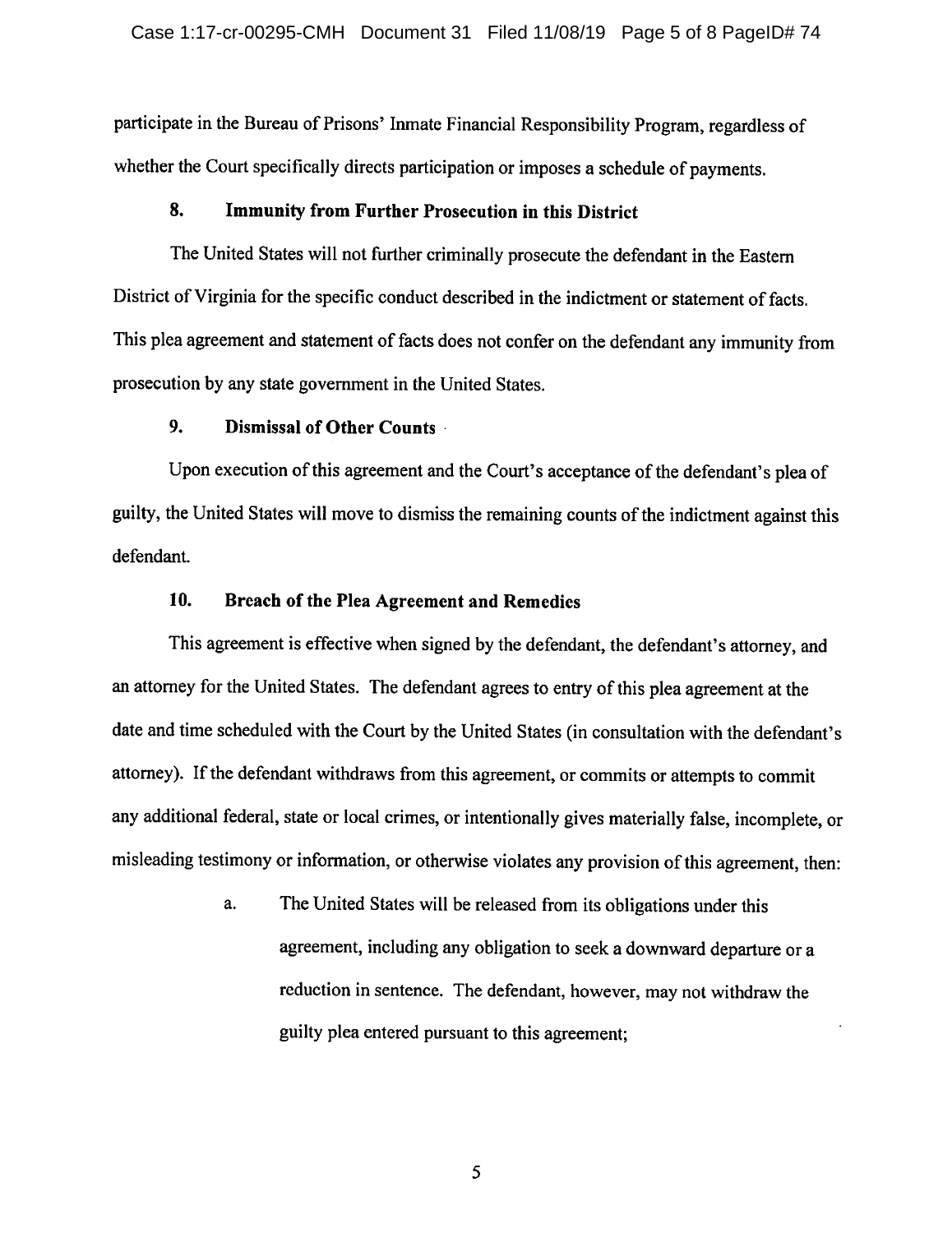- $$ The defendant will be subject to prosecution for any federal criminal violation, including, but not limited to, perjury and obstruction of justice, that is not time-barred by the applicable statute of limitations on the date this agreement is signed. Notwithstanding the subsequent expiration of the statute of limitations, in any such prosecution, the defendant agrees to waive any statute-of-limitations defense; and
- Any prosecution, including the prosecution that is the subject of this  $c.$ agreement, may be premised upon any information provided, or statements made, by the defendant, and all such information, statements, and leads derived therefrom may be used against the defendant. The defendant waives any right to claim that statements made before or after the date of this agreement, including the statement of facts accompanying this agreement or adopted by the defendant and any other statements made pursuant to this or any other agreement with the United States, should be excluded or suppressed under Fed. R. Evid. 410, Fed. R. Crim. P. 11(f), the Sentencing Guidelines or any other provision of the Constitution or federal law.

Any alleged breach of this agreement by either party shall be determined by the Court in an appropriate proceeding at which the defendant's disclosures and documentary evidence shall be admissible and at which the moving party shall be required to establish a breach of the plea agreement by a preponderance of the evidence.

6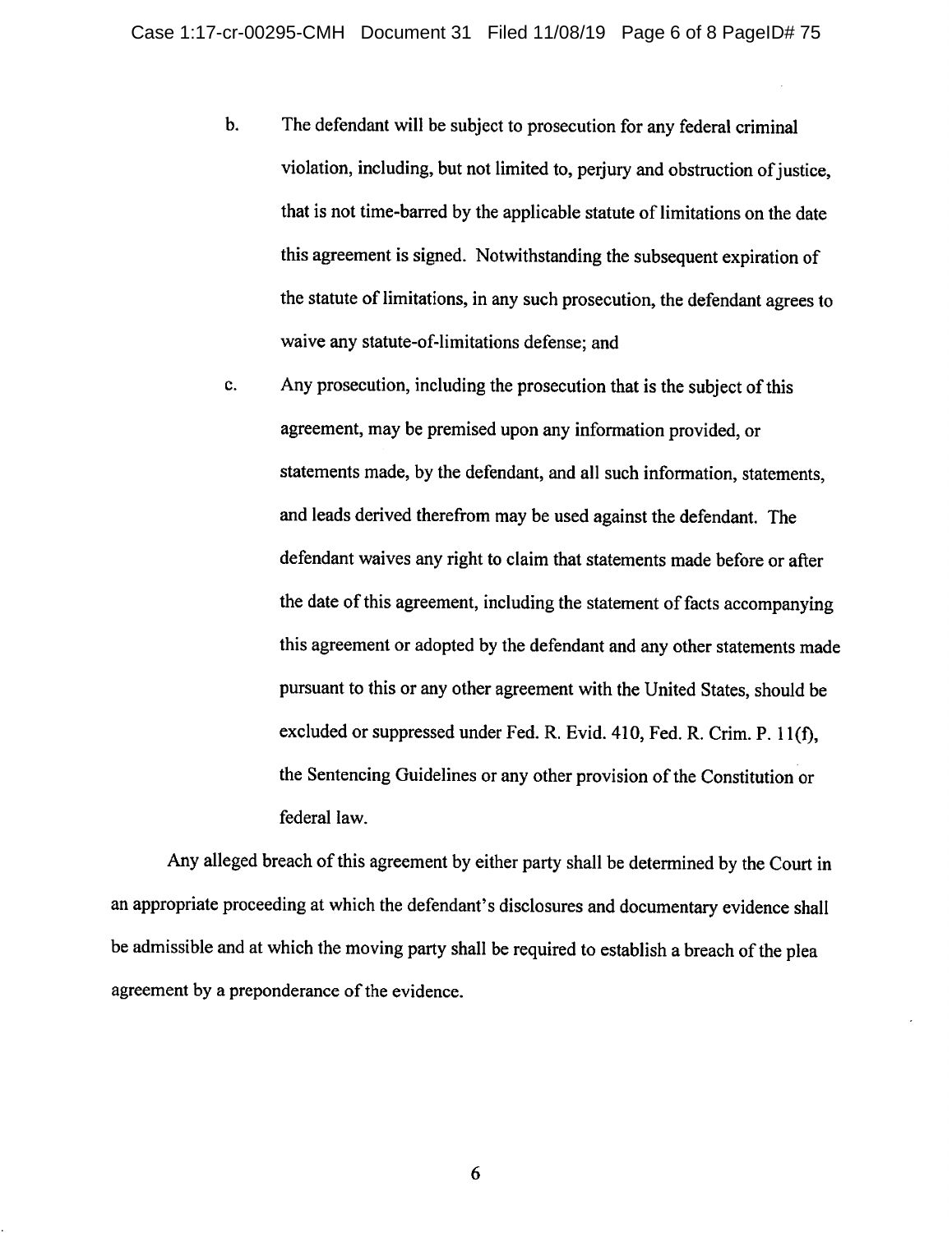## 11. Nature of the Agreement and Modifications

This written agreement, a part of which has been filed under seal, constitutes the complete plea agreement between the United States, the defendant, and the defendant's counsel. The defendant and the defendant's attorney acknowledge that no threats, promises, or representations have been made, nor agreements reached, other than those set forth in writing in this plea agreement, to cause the defendant to plead guilty. Any modification of this plea agreement shall be valid only as set forth in writing in a supplemental or revised plea agreement signed by all parties.

**G. ZACHARY TERWILLIGER** UN<del>ICED STATES ATTOR</del>NEY Kevin C. Nunnally James P. Gillis Trial Attorney **Assistant United States Attorney** US. Department of Justice National Security Division Counterterrorism Section